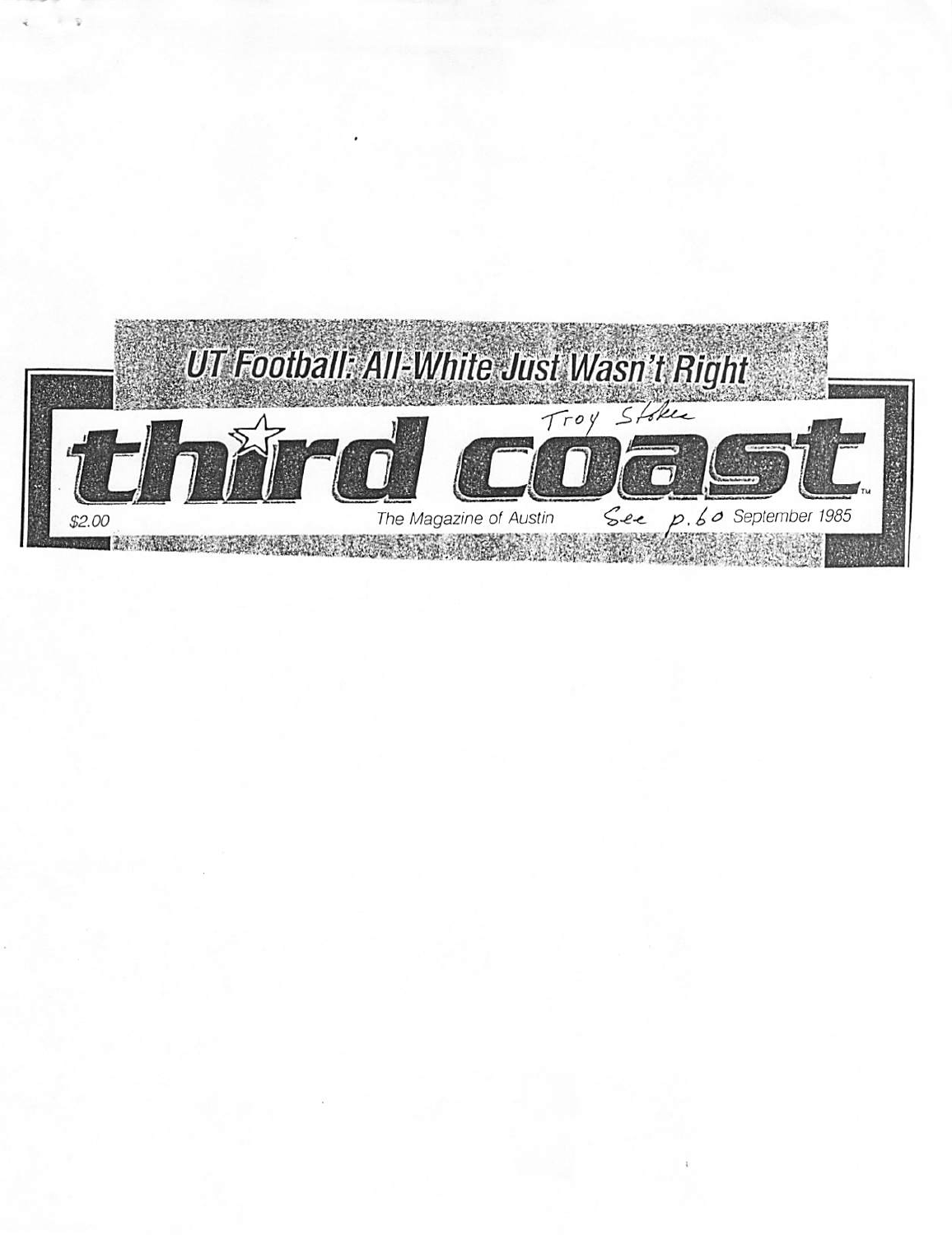# URNSTYLE <sup>A</sup> Public Death

**Mark Spaeth put the spotlight on himself. Then he found out he couldn't turn it off.**

#### BY TROY STOKES

hat's important about Mark "W Spaeth is not that he's gay, but that everyone perceives him as such. He also likes to be in the lime light. Just watch! He'll run us ragged chasing after the stereotypes he in flates!" 1was being lectured by a wellconnected architect who had given up on a marriage of 12 years. Now he was trying to balance being a divorced fa ther with being a gay man trying to live his life honestly but without fanfare. And he had absolutely no use for thencity council candidate Spaeth.

Stories about Mark Spaeth do not occur in isolation. They occur in a po litical context and ultimately are really less about Spaeth than they are about his political friends and enemies. What they include and omit reveals confu sion about the boundaries between political misdeeds for which a council man may reasonably be held account able and activities that are entirely pri

vate and thus nobody else's business. Spaeth is at the center of this confusion, because he never gave clear signals as to what was his business and what was ours.

It is not my intention to needlessly forage around in the personal life of the late councilman Mark Spaeth. Nor do I want to advance the argument that every gay politician is an "enemy of the movement" unless he comes out of the closet.I would rather show how Spaeth manipulated the gay subculture to get votes and how, while he was on the council, he propagated misinformation and confusion about Acquired Immune Deficiency Syndrome, which has been called the disease of the century. I will not share any sensational stories about sexual escapades, because I can't imag ine how they would be germane to political criticism of a public figure. I also have no use for cute anecdotes about Mr. and Mrs. Spaeth, which are osten-



**To themedia, Mark Spaeth always played itstraight.**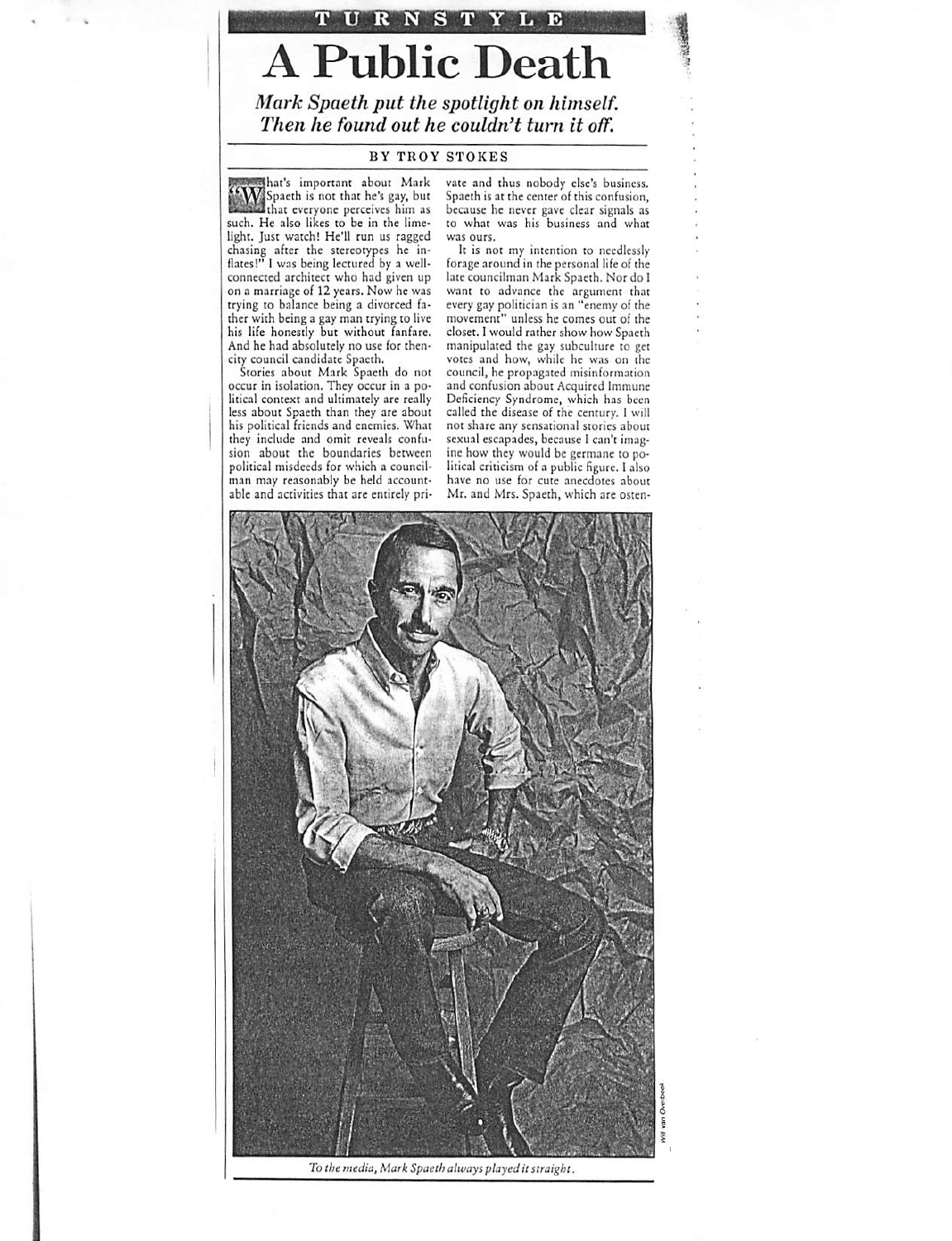*sibly about theircourtship and married life, but are, in fact, loaded with the kind of innuendo that invites a tabloid sortof twittering aboutwhether or not the councilman was a homosexual.*

*We need to get the scary questions out of the way first: Mark Spaeth died of AIDS, if the facts reported in the May 28 issue of the Austin American-Statesman are correct. He had pneu-*

## *Stories about Mark Spaeth are really less about the late councilman than they are about his political friends and enemies.*

*mocystis carinii pneumonia. Therewas no indication of the limited variety of lymphomas or use of immunosup pressive drugs thatwould suggest acat egorization other than AIDS. Spaeth wasnot yet60 years old. Therefore,ac cording to the guidelines used by the Texas Department of Health, Mark Spaeth had AIDS. Itisa simple matter of definition.*

*Spaeth's sexual orientation is an other matter. My perception isthat he was gay. 1say thisbecause Isimply can't imagine <sup>a</sup> straight politician involving himself with gays the way he did. Please, for therest ofthis article, think about the extent towhich one's being gay might belikeone's being Jewish or Italian. In assessing the role ethnicity* plays in discovering the loyalties of any<br>particular political figure, you must<br>look at the individual. For some Jews<br>seeking public office, there will be very *seeking public office, there will be very little Jewish connection. They may be* litical, medical, academic, or religious<br>circles. Or they may be heavily net*worked, but"clean" within the Jewish community. A third scenario would have them be intensely ethnically con nected in a corrupt and sinister fash ion. The Mafia is an example of this, as it is drawn from Italian-American ethnicity.*

*Think back to Geraldine Ferraro's try for the vice presidency. The finan cial dealings of her husband were ex posed tointense scrutiny. Though John Zaccaro was apparently notinvolved in Mafia activities, many of his business relationships were with other Italian-Americans and some were of a ques tionable nature. While there was a bit of"would webedoing this ifheweren't Italian?" journalistic breast-beating, no one seemed to feel they were harassing the candidate's kinfolks bymentioning theobvious fact thatthey were of Ital ian extraction. Indeed, magazine ar ticles that wonder aloud whether a black, Hispanic, or female politician haspaid his/her dues (or merely gotten <sup>a</sup> free ride on the civil-rights move ment) have become a journalistic commonplace.*

*However, when the candidate's busi ness and social commitments are to a segment of the gay community, the press is in a fix. The journalisticmedia obviously can't evaluate that involve ment without mentioning it first. In so doing, theyarepractically accusing the* *candidate of being homosexual. This leads to the danger of the public be coming fascinated by the candidate's homosexuality and totally disregarding any allegations of wrongdoing within the gaycommunity. And the media are painfully aware of the possibility of li bel proceedings, thus erring in the di rection of caution.*

*What's more, many in the press aren't very clear about the various dif ferent ways a candidate might be in volved with segments of gay sub cultures. Journalists are apt to see an official's gay connection asa bitof pri vate naughtiness rather than as part of <sup>a</sup> social network worthy of examina tion. For example, a politician's inter action withtheAustin Lesbian/Gay Po litical Caucus is public and would be relatively easy todiscover. Butgay busi ness and social connections are much more private; they are hidden from*

*public scrutiny. Mark Spaeth's connections deserve <sup>a</sup> little review. From the late 70s on, Spaeth was avisible personality inAus tin's gay bars. His behavior there was unlike that ofmost gays and the typical* and nervously putting himself before<br>the gay public. For one thing, Spaeth<br>often made a grand entry into bars, sur-<br>rounded by a bevy of business associ*ates and what gay political types la beled his "boy du jour." The Spaeth presence was usually loud and osten tatious; there were often lavish tips to the most attractive waiters.*

*Spaeth's flamboyant persona only in creased with hiscouncil campaign. Just days before the runoff, agroup of more conventional gay political and business folks were escorting mayoral candidate* bars. When the group got to the Boat-<br>house, which has a reputation for being popular with the college crowd, they were treated to a view of Spaeth affix*ing campaign pins to the zipper area of young men's trousers. Can you picture Mullen or Lebermann campaigning like this? I can't.*

*Spaeth's campaign methodology in the bars was not limited to sexploita tion monkeyshines. He used his busi ness connections to garner support from an ad hoc group of gay-bar own ers, who made sure that Spaeth liter ature was prominently displayed in their establishments. UT gay student leader Jay Cherin observed atthe time, "He's got the bar/airhead vote in his back pocked"*

*Yet while Spaeth wanted gays to vote for him, heavoided any publicly visible connection to the gay community. He had been extremely unsuccessful inget ting endorsements for his candidacy; he did not want the endorsement of the AustinLesbian/Gay Political Caucus to standout likea sorethumb.So Spaeth sent his campaign manager to the cau cus to ask the group not to endorse him. As if this shabby duplicicy wasn't enough, when I questioned Spaeth about the incident on the Olin Murrell radio program, he denied knowing anything about his odd request to the caucus.*

*Though thisshameful manipulation didnot ruinthe ALGPC, it wasdivisive and harmful. Since the beginnings of the gayliberation movement in Central*

 $\ddot{i}$ ņ ÷. į, ė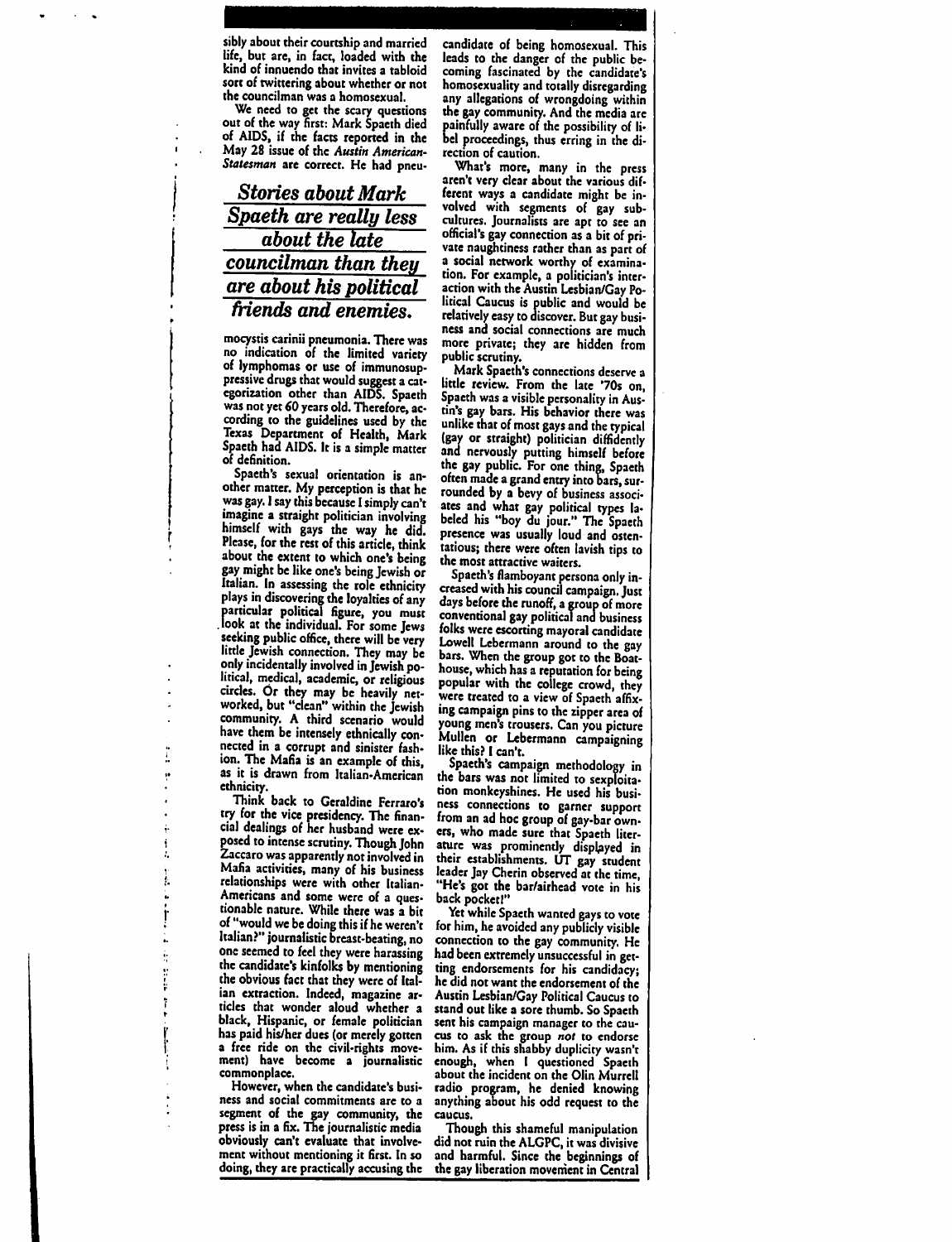### TURNSTYLE

Texas in the early '70s, there has been needless antagonism between gay activists and established gay business lead ers. Activists have been too inclined to be overly suspicious of successful busi ness people, dismissing them as greedy socialites. The latter have often dis missed the activists as malcontents who would rather cause political up-

**Mark Spaeth died of AIDS, ifthe facts reported in the May 28** *issue* of the Austin American-Statesman **are correct.**

roar than put in a day's work. Spaeth's cavalier marginalization of the Austin Lesbian/Gay Political Caucus inten sified this polarization, causing us to spend time healing wounds that need not have been inflicted in the first place.

It would simplify matters if we could imagine that Mark Spaeth had no use for gay political activists, but was an honest-to-goodness team player within the gay business elite. Sad to say, he was a manipulator there, too. During the early '80s, Spaeth contracted the ser vices of one of Austin's most prominent gay interior designers, both for routine commercial work as well as for those spiffy condos in which Spaeth intended to reside. The two men had a falling out. Accounts differ as to whether the antagonism arose from social snubs or business differences, but the result was that Spaeth blackballed this designer. The man got no more business from Spaeth or Spaeth's friends. The busi ness had to go someplace, so it went to a less-established, but talented, gay in terior designer who had no close rela tionship to Spaeth (and who was be wildered as to why he had been so favored).

This strategy had an intimidating effect in the clubby world of gay archi tects, interior designers, building con tractors, real-estate brokers, and land scape people. If the new guy had gotten the business windfall by caprice, the good luck could turn to bad for no reason, as well. I recall an incident when my divorced architect friend was being treated to dinner by business associates at Jeffrey's restaurant. Itwas the archi tect's birthday—he was enjoying the wine. Soon he began to loudly venti late his opinion that Spaeth's bizarre courtship of Amanda Blake was giving the gay community ablack eye, making us look like Steven Carrington from "Dynasty"—gay one minute, married the next. This architect was shushed by his hosts, who warned him that he was<br>putting his career at risk.

Why are such successful and well-todo gay businessmen so vulnerable? At first blush, they might seem pretty wellinsulated from the forces that cause the rest of us to conform. Self-employed<br>gays don't have to worry about a homophobic employer. When one member of<br>the group hires another, the chances of<br>getting a job done well are greater because both parties must coexist later in the same social group. However, on closer examination, it becomes obvious<br>that this is a network with its own idio-

syncratic and unexamined rules. The designer mentioned earlier learned the hard way what happens when the wrong people get mad at you. There are questions which have never been answered because they have never been asked in public: Who is the principal lender who finances all these ventures that keep the designers, architects, and real-estate brokers in business? How would conflicts of interest ever be eval uated when the fundamental loyalties are out of public view? Finally, is there a gay political and social orthodoxy which operates like a sort of a fraternal order?

So far we have only looked at reasons why former councilman Spaeth's so cial, political, and business connec tions to segments of Austin's gay com munity were of legitimate interest to anyone who wanted to understand the politician's loyalties. Spaeth was, how ever, more than a political figure, in the conventional sense of the word. He was a celebrity. In my mind, a politician in vites us to evaluate his stands on publicissues. He does not necessarily welcome invasion of his private, domestic world. A celebrity invites obsession with the whole person.

Spaeth's manic drive to become a ce lebrity was made clear to all in his in volvement with actress Amanda Blake. Between December 29, 1983, and January 9, 1984, three articles about Spaeth and Blake appeared on the front page of the **Austin American-Statesman.**

## **Spaeth's manic drive to become a celebrity was made clear to all in his involvement with actress Amanda Blake.**

None of the articles portrayed the pair as anticipating married life in the con ventional sense. Spaeth indicated that they would occupy opposite wings of their house; there would be a common area for parties. He presented a dozen red roses to Amanda at his inaugura tion and said to the gathering, "It's not often that a man can publicly say, 'I love you,' to his best friend."

By the spring of 1984, Mark Spacih had become the city's most cele brated bridegroom, and the American-**Statesman** had become his matron of honor. The kind of criticism the paper<br>allowed is instructive. Letters from several readers were published criticizing the **Statesman** for becoming like the **National Enquirer,** but serious criti cism of Councilman Spaeth was off-<br>limits. On January 9, in an article by Tony Tucci, Spaeth stated that his marriage plans were not politically moti vated and that had they been, he would have married during the campaign. But back on December 29, Spaeth had said<br>in another article by Tucci that it would be politically better for them to marry since they would be sharing a house.

If straight readers of the paper were irritated, gay activists were furious<br>Ronald Sawey, co-director of the lo cal gay hotline, wrote a letter to he **American-Statesman** observing that a marriage during the council campaign